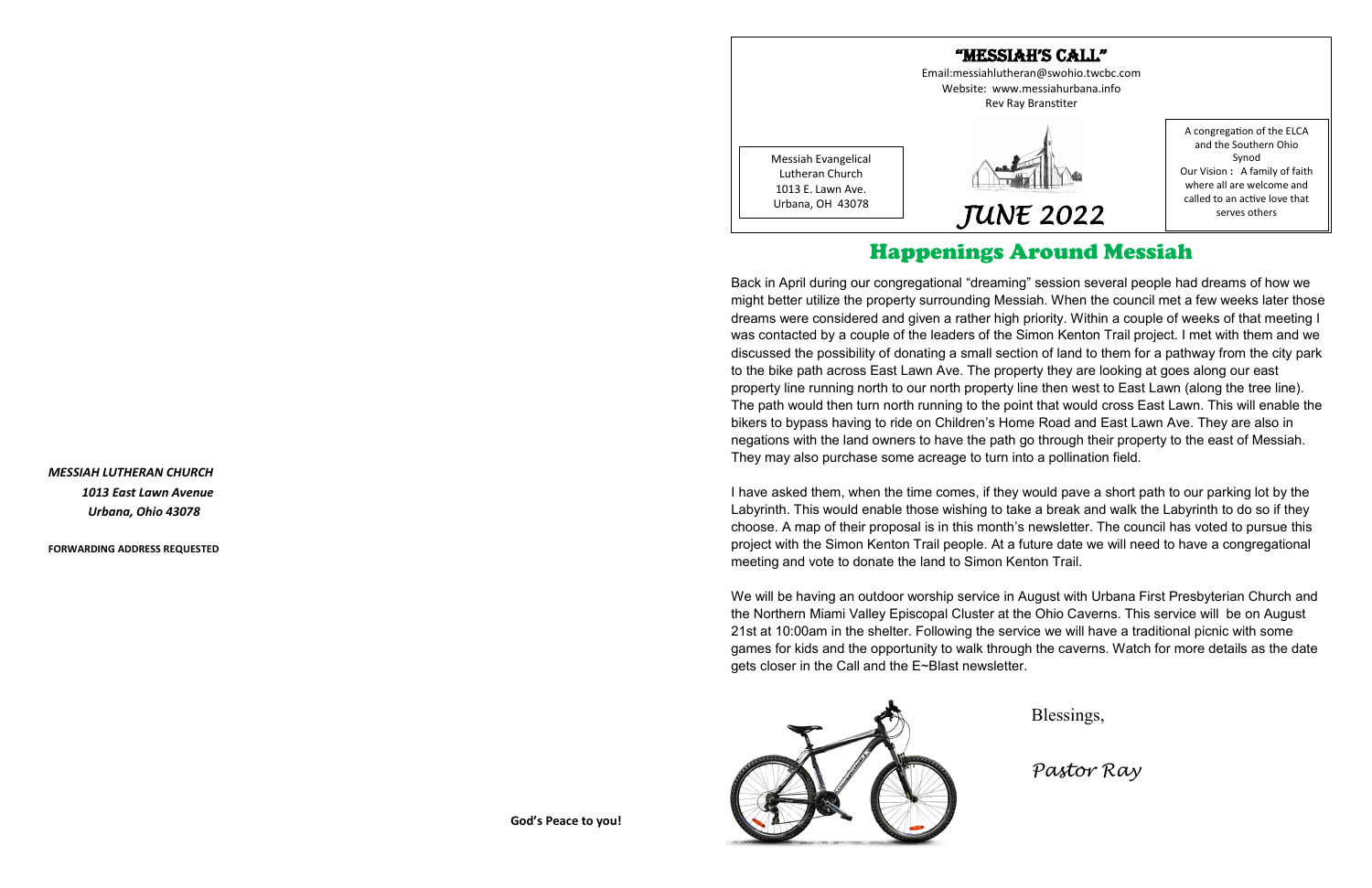

June 2022

| Sun             | Non | Tue                    | Wed | <b>Ly</b>                      | ΈÏ                                          | Sat          |
|-----------------|-----|------------------------|-----|--------------------------------|---------------------------------------------|--------------|
|                 |     |                        |     | Caregiver Support<br>Group 4PM | "Life on the Vine"<br>Dragonfly Winery<br>m |              |
|                 |     |                        |     |                                | 6-9PM                                       |              |
| 10:00am Worship | ھ   | Sewing Group<br>9:30am | ∞   | Women's Bible Study<br>10AM    | ទ                                           | $\mathbf{1}$ |

|                                   |              | Bazaar Mtg 11AM                                             |                                             |                                                                        |              |                                                                       |
|-----------------------------------|--------------|-------------------------------------------------------------|---------------------------------------------|------------------------------------------------------------------------|--------------|-----------------------------------------------------------------------|
| 10:00am Worship<br>Cookout<br>12  | $\mathbf{u}$ | Council Mtg 6pm<br>Sewing Group<br>9:30am<br>$\overline{a}$ | CALL<br>DEADLINE<br><u>ង</u>                | Dragonfly Winery<br>"Theology on the<br>Vine" 5:30PM<br>$\frac{16}{1}$ | $\mathbf{L}$ | $\frac{8}{18}$                                                        |
| 10:00am Worship<br>$\overline{a}$ | 20           | Sewing Group<br>9:30 am<br>$\mathbf{z}_1$                   | <b>Quilters Guild</b><br>9:30 am (FH)<br>22 | 23                                                                     | $\mathbf{z}$ | (FH) All Day & Even-<br>ing for<br>Urbana University<br>Reunion<br>25 |
| 10:00am Worship<br>26             | 27           | Sewing Group<br>9:30am<br>28                                | 29                                          | 30                                                                     |              |                                                                       |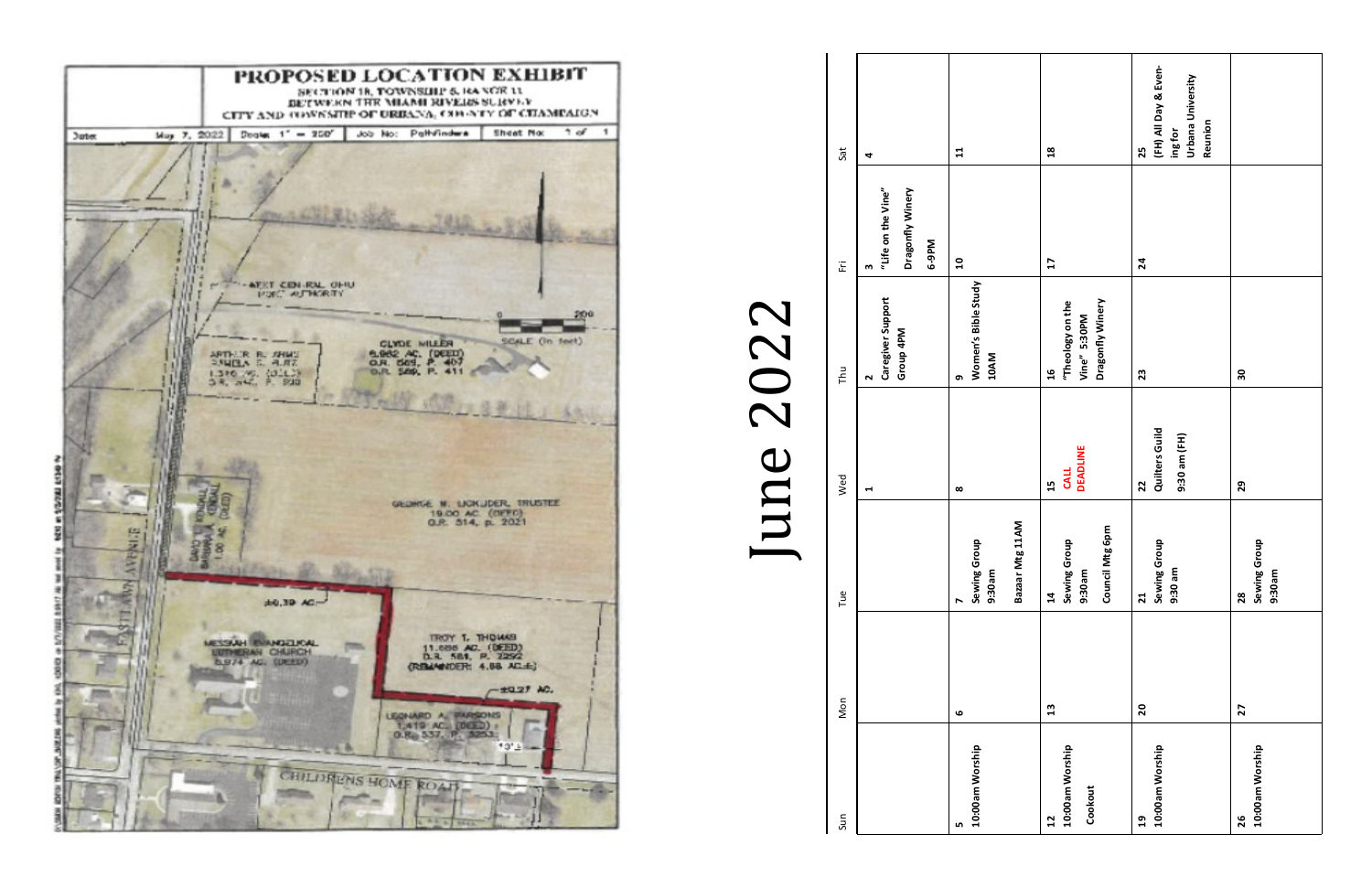| <b>Volunteers for Sunday Worship</b>                  |              |  |                            |                    |  |  |
|-------------------------------------------------------|--------------|--|----------------------------|--------------------|--|--|
|                                                       | Greeters (2) |  | Ushers (2) Lay Readers (1) | <b>Altar Guild</b> |  |  |
| June 19                                               |              |  |                            |                    |  |  |
| June 26                                               |              |  |                            |                    |  |  |
| July 3                                                |              |  |                            |                    |  |  |
| July 10                                               |              |  |                            |                    |  |  |
| July 17                                               |              |  |                            |                    |  |  |
| July 24                                               |              |  |                            |                    |  |  |
| July 31                                               |              |  |                            |                    |  |  |
|                                                       |              |  |                            |                    |  |  |
|                                                       |              |  |                            |                    |  |  |
|                                                       |              |  |                            |                    |  |  |
| Please sign and return to church if you would like to |              |  |                            |                    |  |  |
| be a servant.                                         |              |  |                            |                    |  |  |







Theology on The Vine! July 16 at the Dragonfly winery on Herr Road. **6:00PM**